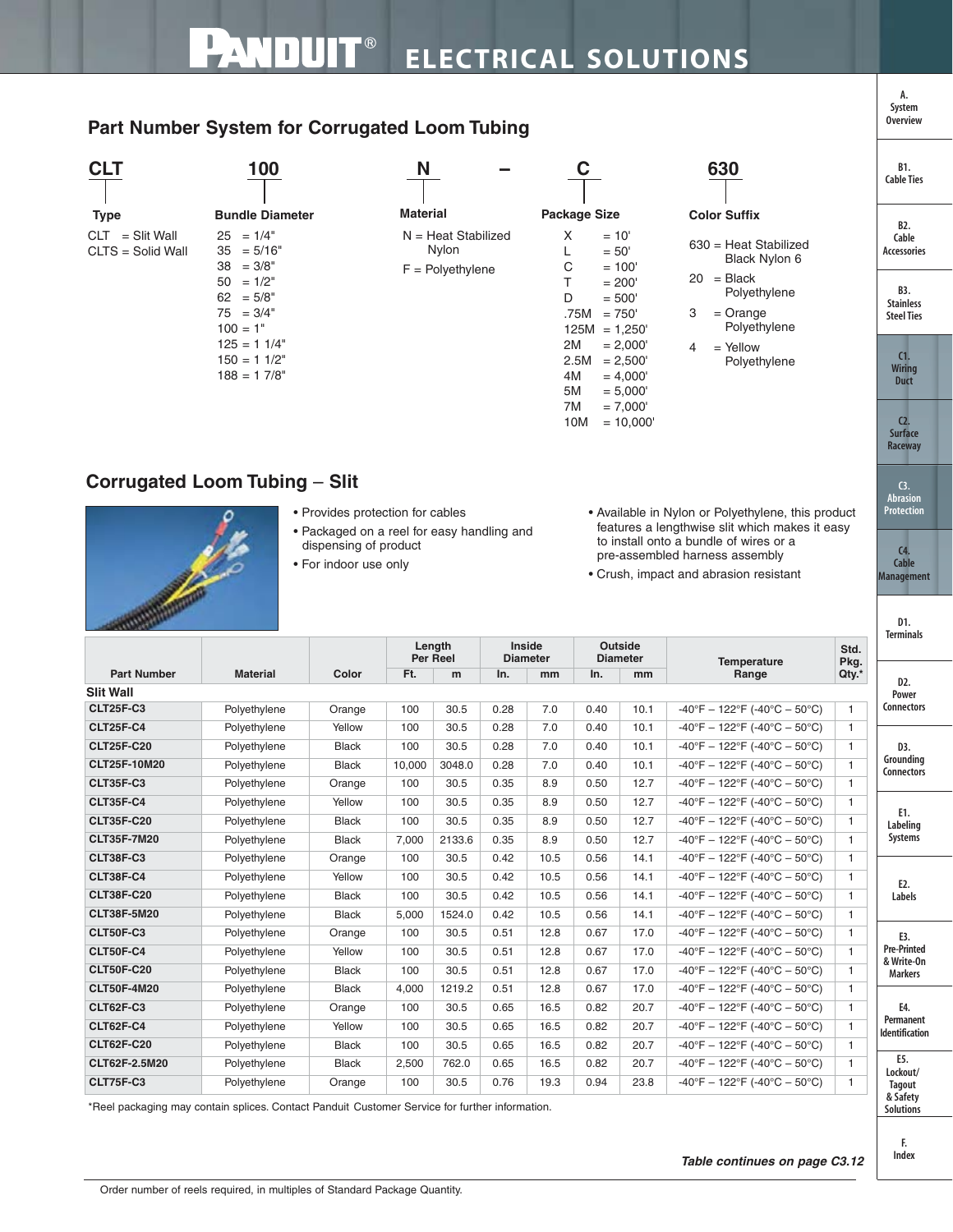## **Corrugated Loom Tubing** – **Slit (continued)**

| B1.                                          |                    |                 |              | Length<br>Per Reel |        | Inside<br><b>Diameter</b> |      | Outside<br><b>Diameter</b> |      | <b>Temperature</b>                                                      |              |
|----------------------------------------------|--------------------|-----------------|--------------|--------------------|--------|---------------------------|------|----------------------------|------|-------------------------------------------------------------------------|--------------|
| <b>Cable Ties</b>                            | <b>Part Number</b> | <b>Material</b> | Color        | Ft.                | m      | In.                       | mm   | In.                        | mm   | Range                                                                   | Qty.*        |
|                                              | <b>CLT75F-C4</b>   | Polyethylene    | Yellow       | 100                | 30.5   | 0.76                      | 19.3 | 0.94                       | 23.8 | -40°F - 122°F (-40°C - 50°C)                                            | 1            |
| B2.<br>Cable<br>Accessories                  | <b>CLT75F-C20</b>  | Polyethylene    | <b>Black</b> | 100                | 30.5   | 0.76                      | 19.3 | 0.94                       | 23.8 | $-40^{\circ}F - 122^{\circ}F (-40^{\circ}C - 50^{\circ}C)$              | $\mathbf{1}$ |
|                                              | <b>CLT75F-2M20</b> | Polyethylene    | <b>Black</b> | 2,000              | 609.6  | 0.76                      | 19.3 | 0.94                       | 23.8 | $-40^{\circ}F - 122^{\circ}F (-40^{\circ}C - 50^{\circ}C)$              | $\mathbf{1}$ |
|                                              | <b>CLT100F-X4</b>  | Polyethylene    | Yellow       | 10                 | 3.1    | 0.92                      | 23.2 | 1.09                       | 27.7 | $-40^{\circ}$ F - 122 $^{\circ}$ F (-40 $^{\circ}$ C - 50 $^{\circ}$ C) | 1            |
| B3.<br><b>Stainless</b><br><b>Steel Ties</b> | <b>CLT100F-C3</b>  | Polyethylene    | Orange       | 100                | 30.5   | 0.92                      | 23.2 | 1.09                       | 27.7 | -40°F - 122°F (-40°C - 50°C)                                            | $\mathbf{1}$ |
|                                              | <b>CLT100F-C4</b>  | Polyethylene    | Yellow       | 100                | 30.5   | 0.92                      | 23.2 | 1.09                       | 27.7 | $-40^{\circ}F - 122^{\circ}F (-40^{\circ}C - 50^{\circ}C)$              | $\mathbf{1}$ |
|                                              | <b>CLT100F-C20</b> | Polyethylene    | <b>Black</b> | 100                | 30.5   | 0.92                      | 23.2 | 1.09                       | 27.7 | $-40^{\circ}$ F - 122°F (-40°C - 50°C)                                  | $\mathbf{1}$ |
|                                              | CLT100F-125M20     | Polyethylene    | <b>Black</b> | 1,250              | 381.0  | 0.92                      | 23.2 | 1.09                       | 27.7 | $-40^{\circ}F - 122^{\circ}F (-40^{\circ}C - 50^{\circ}C)$              | $\mathbf{1}$ |
| C1.                                          | <b>CLT125F-L3</b>  | Polyethylene    | Orange       | 50                 | 15.2   | 1.29                      | 32.8 | 1.50                       | 38.1 | $-40^{\circ}F - 122^{\circ}F (-40^{\circ}C - 50^{\circ}C)$              | $\mathbf{1}$ |
| <b>Wiring</b>                                | <b>CLT125F-L4</b>  | Polyethylene    | Yellow       | 50                 | 15.2   | 1.29                      | 32.8 | 1.50                       | 38.1 | $-40^{\circ}F - 122^{\circ}F (-40^{\circ}C - 50^{\circ}C)$              | $\mathbf{1}$ |
| <b>Duct</b>                                  | <b>CLT125F-L20</b> | Polyethylene    | <b>Black</b> | 50                 | 15.2   | 1.29                      | 32.8 | 1.50                       | 38.1 | $-40^{\circ}$ F - 122 $^{\circ}$ F (-40 $^{\circ}$ C - 50 $^{\circ}$ C) | $\mathbf{1}$ |
|                                              | CLT125F-.75M20     | Polyethylene    | <b>Black</b> | 750                | 228.6  | 1.29                      | 32.8 | 1.50                       | 38.1 | $-40^{\circ}F - 122^{\circ}F (-40^{\circ}C - 50^{\circ}C)$              | $\mathbf{1}$ |
| C <sub>2</sub>                               | <b>CLT150F-X3</b>  | Polyethylene    | Orange       | 10                 | 3.1    | 1.48                      | 37.6 | 1.73                       | 43.9 | $-40^{\circ}F - 122^{\circ}F (-40^{\circ}C - 50^{\circ}C)$              | $\mathbf{1}$ |
| <b>Surface</b><br>Raceway                    | <b>CLT150F-X4</b>  | Polyethylene    | Yellow       | 10                 | 3.1    | 1.48                      | 37.6 | 1.73                       | 43.9 | $-40^{\circ}F - 122^{\circ}F (-40^{\circ}C - 50^{\circ}C)$              | $\mathbf{1}$ |
|                                              | <b>CLT150F-T20</b> | Polyethylene    | <b>Black</b> | 200                | 61.0   | 1.48                      | 37.6 | 1.73                       | 43.9 | $-40^{\circ}F - 122^{\circ}F (-40^{\circ}C - 50^{\circ}C)$              | $\mathbf{1}$ |
| $\mathbf{G}$ .                               | <b>CLT150F-D3</b>  | Polyethylene    | Orange       | 500                | 152.4  | 1.48                      | 37.6 | 1.73                       | 43.9 | $-40^{\circ}F - 122^{\circ}F (-40^{\circ}C - 50^{\circ}C)$              | $\mathbf{1}$ |
| <b>Abrasion</b>                              | <b>CLT150F-D4</b>  | Polyethylene    | Yellow       | 500                | 152.4  | 1.48                      | 37.6 | 1.73                       | 43.9 | $-40^{\circ}F - 122^{\circ}F (-40^{\circ}C - 50^{\circ}C)$              | $\mathbf{1}$ |
| <b>Protection</b>                            | <b>CLT150F-D20</b> | Polyethylene    | <b>Black</b> | 500                | 152.4  | 1.48                      | 37.6 | 1.73                       | 43.9 | $-40^{\circ}F - 122^{\circ}F (-40^{\circ}C - 50^{\circ}C)$              | $\mathbf{1}$ |
|                                              | <b>CLT188F-X3</b>  | Polyethylene    | Orange       | 10                 | 3.1    | 1.88                      | 47.8 | 2.17                       | 55.1 | $-40^{\circ}F - 122^{\circ}F (-40^{\circ}C - 50^{\circ}C)$              | $\mathbf{1}$ |
| $C4$ .                                       | <b>CLT188F-X4</b>  | Polyethylene    | Yellow       | 10                 | 3.1    | 1.88                      | 47.8 | 2.17                       | 55.1 | $-40^{\circ}F - 122^{\circ}F (-40^{\circ}C - 50^{\circ}C)$              | 1            |
| Cable<br><b>Management</b>                   | <b>CLT188F-X20</b> | Polyethylene    | <b>Black</b> | 10                 | 3.1    | 1.88                      | 47.8 | 2.17                       | 55.1 | $-40^{\circ}$ F - 122 $^{\circ}$ F (-40 $^{\circ}$ C - 50 $^{\circ}$ C) | $\mathbf{1}$ |
|                                              | <b>Solid Wall</b>  |                 |              |                    |        |                           |      |                            |      |                                                                         |              |
|                                              | CLTS25F-C          | Polyethylene    | <b>Black</b> | 100                | 30.5   | 0.28                      | 7.0  | 0.40                       | 10.1 | $-40^{\circ}F - 122^{\circ}F (-40^{\circ}C - 50^{\circ}C)$              | $\mathbf{1}$ |
| D1.<br><b>Terminals</b>                      | CLTS25F-C3         | Polyethylene    | Orange       | 100                | 30.5   | 0.28                      | 7.0  | 0.40                       | 10.1 | $-40^{\circ}F - 122^{\circ}F (-40^{\circ}C - 50^{\circ}C)$              | $\mathbf{1}$ |
|                                              | CLTS25F-10M        | Polyethylene    | <b>Black</b> | 10,000             | 3048.0 | 0.28                      | 7.0  | 0.40                       | 10.1 | $-40^{\circ}F - 122^{\circ}F (-40^{\circ}C - 50^{\circ}C)$              | $\mathbf{1}$ |
|                                              | CLTS35F-C          | Polyethylene    | <b>Black</b> | 100                | 30.5   | 0.35                      | 8.9  | 0.50                       | 12.7 | $-40^{\circ}F - 122^{\circ}F (-40^{\circ}C - 50^{\circ}C)$              | $\mathbf{1}$ |
| D2.                                          | CLTS35F-C3         | Polyethylene    | Orange       | 100                | 30.5   | 0.35                      | 8.9  | 0.50                       | 12.7 | $-40^{\circ}F - 122^{\circ}F (-40^{\circ}C - 50^{\circ}C)$              | $\mathbf{1}$ |
| Power<br><b>Connectors</b>                   | CLTS38F-C          | Polyethylene    | <b>Black</b> | 100                | 30.5   | 0.42                      | 10.5 | 0.56                       | 14.1 | $-40^{\circ}F - 122^{\circ}F (-40^{\circ}C - 50^{\circ}C)$              | $\mathbf{1}$ |
|                                              | CLTS38F-C3         | Polyethylene    | Orange       | 100                | 30.5   | 0.42                      | 10.5 | 0.56                       | 14.1 | $-40^{\circ}F - 122^{\circ}F (-40^{\circ}C - 50^{\circ}C)$              | $\mathbf{1}$ |
| D3.                                          | CLTS50F-C          | Polyethylene    | <b>Black</b> | 100                | 30.5   | 0.51                      | 12.8 | 0.67                       | 17.0 | $-40^{\circ}F - 122^{\circ}F (-40^{\circ}C - 50^{\circ}C)$              | $\mathbf{1}$ |
| Grounding                                    | CLTS50F-C3         | Polyethylene    | Orange       | 100                | 30.5   | 0.51                      | 12.8 | 0.67                       | 17.0 | $-40^{\circ}F - 122^{\circ}F (-40^{\circ}C - 50^{\circ}C)$              | $\mathbf{1}$ |
| <b>Connectors</b>                            | CLTS62F-C          | Polyethylene    | <b>Black</b> | 100                | 30.5   | 0.65                      | 16.5 | 0.82                       | 20.7 | $-40^{\circ}F - 122^{\circ}F (-40^{\circ}C - 50^{\circ}C)$              | $\mathbf{1}$ |
| E1.<br>Labeling<br>Systems                   | CLTS62F-C3         | Polyethylene    | Orange       | 100                | 30.5   | 0.65                      | 16.5 | 0.82                       | 20.7 | $-40^{\circ}F - 122^{\circ}F (-40^{\circ}C - 50^{\circ}C)$              | 1            |
|                                              | CLTS75F-C          | Polyethylene    | <b>Black</b> | 100                | 30.5   | 0.76                      | 19.3 | 0.94                       | 23.8 | $-40^{\circ}F - 122^{\circ}F (-40^{\circ}C - 50^{\circ}C)$              | $\mathbf{1}$ |
|                                              | CLTS75F-C3         | Polyethylene    | Orange       | 100                | 30.5   | 0.76                      | 19.3 | 0.94                       | 23.8 | -40°F - 122°F (-40°C - 50°C)                                            | $\mathbf{1}$ |
|                                              | CLTS75F-2M         | Polyethylene    | <b>Black</b> | 2,000              | 609.6  | 0.76                      | 19.3 | 0.94                       | 23.8 | $-40^{\circ}$ F – 122 $^{\circ}$ F (-40 $^{\circ}$ C – 50 $^{\circ}$ C) | $\mathbf{1}$ |
|                                              | CLTS100F-C         | Polyethylene    | <b>Black</b> | 100                | 30.5   | 0.92                      | 23.2 | 1.09                       | 27.7 | $-40^{\circ}$ F - 122 $^{\circ}$ F (-40 $^{\circ}$ C - 50 $^{\circ}$ C) | 1            |
| E2.<br>Labels                                | <b>CLTS100F-C3</b> | Polyethylene    | Orange       | 100                | 30.5   | 0.92                      | 23.2 | 1.09                       | 27.7 | -40°F - 122°F (-40°C - 50°C)                                            | $\mathbf{1}$ |
|                                              | CLTS100F-1.25M     | Polyethylene    | <b>Black</b> | 1,250              | 381.0  | 0.92                      | 23.2 | 1.09                       | 27.7 | $-40^{\circ}$ F - 122 $^{\circ}$ F (-40 $^{\circ}$ C - 50 $^{\circ}$ C) | $\mathbf{1}$ |
|                                              | CLTS150F-D         | Polyethylene    | Black        | 500                | 152.4  | 1.48                      | 37.6 | 1.73                       | 43.9 | $-40^{\circ}F - 122^{\circ}F (-40^{\circ}C - 50^{\circ}C)$              | $\mathbf{1}$ |
| E3.<br><b>Pre-Printed</b><br>& Write-On      | <b>CLTS150F-D3</b> | Polyethylene    | Orange       | 500                | 152.4  | 1.48                      | 39.1 | 1.73                       | 43.9 | $-40^{\circ}$ F - 122 $^{\circ}$ F (-40 $^{\circ}$ C - 50 $^{\circ}$ C) | 1            |

\*Reel packaging may contain splices. Contact Panduit Customer Service for further information.



**Ma** 

**A. System Overview**

**E5. Lockout/ Tagout & Safety Solutions**

> **F. Index**